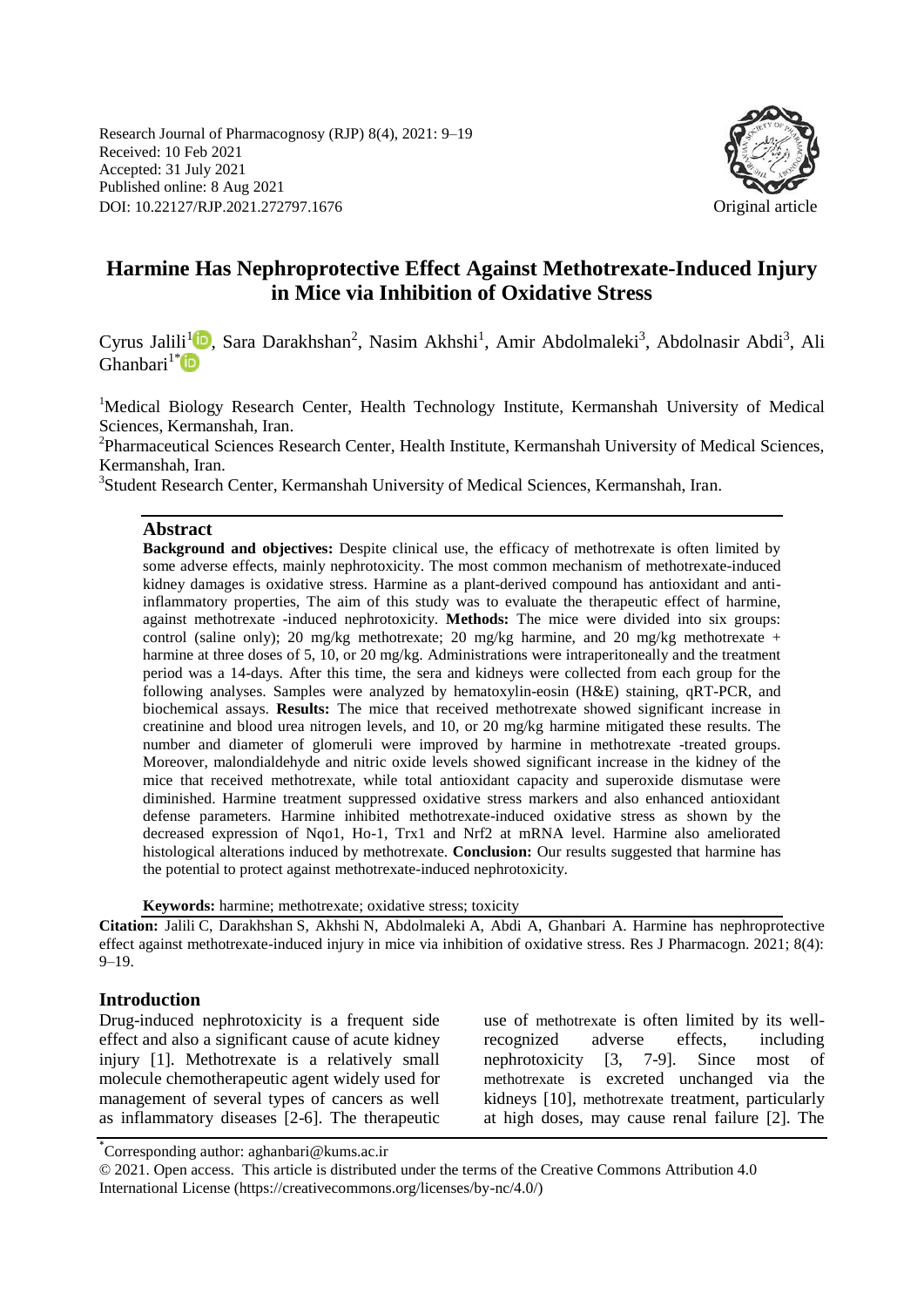methotrexate-induced nephrotoxicity is believed to be mediated by two major mechanisms [11]. methotrexate-induced crystalline nephropathy, which occurs when methotrexate and its metabolites precipitate within the tubular lumen is characterized by obstruction of renal tubules and diminished clearance. On the other hand, this may further decrease the renal elimination of methotrexate leading to increased plasma levels and more toxicity [12]. The second mechanism of methotrexate-induced renal injury is direct tubular toxicity via oxidative stress; methotrexate causes excessive production of reactive oxygen species (ROS) in the kidney tissue [13].

In the regulation of oxidative processes, cellular systems have been equipped with a number of antioxidant defense mechanisms [14]. Several studies have revealed that methotrexate leads to a reduction in antioxidant enzymatic defense capacity in the kidney tissue. It increases lipid peroxidation, malondialdehyde (MDA) level, myeloperoxidase (MPO) activity, and nitric oxide (NO) release in the renal tissue. It also decreased catalase activity, glutathione (GSH) level, and superoxide dismutase (SOD) activity in the blood and kidney [13,15,16]. It has been reported that in addition to oxidative stress, abnormal generation of inflammatory mediators and neutrophil infiltration contribute to methotrexateinduced renal damage [16,17].

There is a great interest in expanding the clinical usefulness of methotrexate by developing new agents in order to moderate its nephrotoxicity. Today much attention has been given to the possible role of compounds of natural origin with the aim of ameliorating the side effects of methotrexate due to their antioxidant and antiinflammatory activities. Curcumin, gallic acid, ferulic acid, caffeic acid phenethyl ester, thymoquinone, vancamine, and silymarin are some examples [9,15,17-22]. Harmine, 7 methoxy-1-methyl-9H-pyrido (3,4-b) indole, is a β-carboline alkaloid that is present in some plants such as *Peganum harmala* L. Harmine possesses several pharmacological effects, such as antimicrobial, antioxidant, and anti-tumor properties [23]. In a study, the beneficial impacts of harmine administration on kidney damage induced by nicotine were demonstrated by decreasing MDA, creatinine, and NO levels [24]. Moreover, it has been found that harmine has therapeutic effects on kidney acute injury induced by lipopolysaccharide (LPS) and protects the kidney against oxidative stress [25]. Considering the above information, in the present study, we investigated the potential protective effect of harmine against nephrotoxicity induced by methotrexate and the involvement of oxidative stress elements in this drug-induced kidney injury.

#### **Materials and Methods Ethical considerations**

The research protocol was approved by the Ethics Committee of Kermanshah University of Medical Sciences [\(IR.KUMS.REC.1398.1171\)](https://ethics.research.ac.ir/PortalProposalList.php?code=IR.KUMS.REC.1398.1171&title=&name=&stat=&isAll=&GlobalBackPage=https%3A%2F%2Fwww.google.com%2F). All the animal experiments were carried out in accordance with the Helsinki guidelines and the Ethics Committee of Kermanshah University of Medical Sciences

## **Chemicals**

Harmine (7-Methoxy-1-methyl-9H-pyrido[3,4-b] indole) powder was purchased from Sigma (CAS No: 442-51-3), the administrated doses were selected based on previous reports demonstrating the in vivo anti-inflammatory and antioxidant effects [25,26]. Xylazine was prepared from Alfasan co, Netherlands.The serum creatinine and blood urea nitrogen (BUN) levels were determined by kits from Pars Azmoon, Iran. Total antioxidant status was estimated by TAS, RANDOX reagents, from United Kingdom (UK). Griess Reagent System, Promega (Griess reagent) was used for nitric oxide (NO) level measurement. Trizol reagent from Invitrogen, United States was used for Total RNA extraction. Synthesized cDNA was from PrimeScript First Strand cDNA Synthesis Kit (TaKaRa Bio, Japan). Quantification of the target genes were by SYBR Green Master Mix (TaKaRa Bio Inc. Japan).

## **Animals and experimental protocol**

Forty-two male Balb/c mice weighing 27-30 g, were exposed to 12 h light/dark cycle at normal atmospheric temperature ( $23 \pm 2$  °C) and allowed free access to food and water.

The animals were divided into six groups (7 mice in each group): control (vehicle, saline only); methotrexate  $(20 \text{ mg/kg}) + \text{saline}$ ; harmine  $(20 \text{ mg/kg})$ mg/kg); methotrexate  $(20 \text{ mg/kg})$  + harmine  $(5,$ 10, or 20 mg/kg).

The mice were treated intraperitoneally once per day for a 14-days period, with saline as the vehicle, methotrexate only, harmine only, or methotrexate + harmine. Both methotrexate and harmine were dissolved in normal saline, and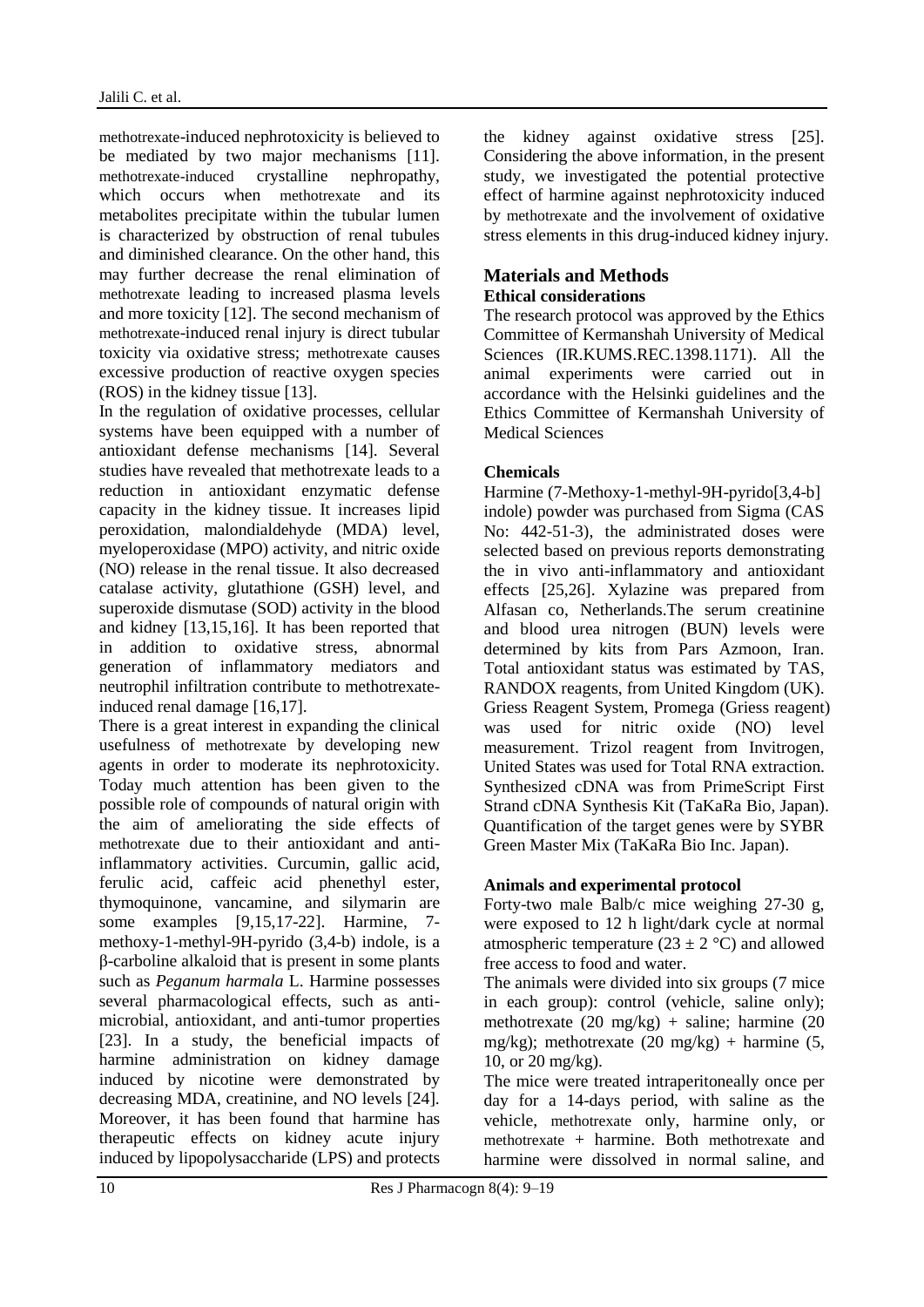compounds were freshly prepared. Twenty-four hours after the last treatment, on day 15, all animals went under surgery. They were anesthetized with a mixture of 70 mg/kg ketamine and 10 mg/kg xylazine prior to the surgery. Blood samples were collected from the abdominal aorta into evacuated tubes and immediately centrifuged at 3,000 rpm for 15 min at 4 °C to obtain the sera. Kidney tissues were excised and separated into two parts; a part was kept for histological experiments and the other ones were immediately frozen in liquid nitrogen and stored at −80 °C for gene expression analysis.

## **Histopathological analysis**

The kidney tissues were fixed in 10% buffered formalin for 24 h. After fixation, with a longitudinal incision, each of the kidneys was divided into two parts from the middle. Paraffinized tissue blocks were prepared for sectioning at 5-7 μm thickness and a serial section was prepared. The sections were stained with routine hematoxylin-eosin (H&E) staining and the images were captured with a light microscope (Olympus CH3, Japan). To evaluate the possible variation following treatments, the diameter of one-hundred glomeruli was measured using DP2-BSW software associated to the microscope. Also the number of glomeruli was counted in the random fields and averaged.

## **Biochemical assays**

### **Creatinine and blood BUN**

Serum creatinine and BUN were assessed using commercially available kits.according to the manufacturer's instructions.

### **Oxidative stress and antioxidant markers**

Serum superoxide dismutase (SOD) and MDA levels were assessed following the methods of Nishikimi et al. and Ohkawa et al., respectively [27,28]. Total antioxidant was analyzed by Total Antioxidant Status.NO level was evaluated using Griess reagent.according to the manufacturer's instructions, and based on Giustarini et al. [29].

#### **Quantitative transcription polymerase chain reaction (qRT-PCR)**

Total RNA was extracted from kidney tissue homogenate using Trizol reagent and the cDNA was synthesized by PrimeScript First Strand cDNA Synthesis Kit. The target genes were quantified by SYBR Green Master Mix and Corbett Rotor-Gene 6000 thermocycler. The results were presented as the fold change in the target gene expression normalized to β-actin as the reference gene and relative to the control group. The primer sequences are shown in Table 1.

**Table 1.** Primers used for qRT-PCR analysis

| Primer  | <b>Sequence</b>                                                                     |  |  |  |  |
|---------|-------------------------------------------------------------------------------------|--|--|--|--|
| $H_0-1$ | Forward: 5'-CCTTCCCGAACATCGACAGCC-3'<br>Backward: 5'-GCAGCTCCTCAAACAGCTCAA-3'       |  |  |  |  |
| Nrf2    | Forward: 5'-CAGCATGATGGACTTGGA-3'<br>Backward: 5'-TGAGACACTGGTCACACT-3'             |  |  |  |  |
| Ngo1    | Forward: 5'-AAGGATGGAAGAAACGCCTGGAGA-3'<br>Backward: 5'-GGCCCACAGAAAGGCCAAATTTCT-3' |  |  |  |  |
| Trx1    | Forward: 5'-CCCTTCTTCCATTCCCTCT-3'<br>Backward: 5'-TCCACATCCACTTCAAGGAAC-3'         |  |  |  |  |

## **Statistical analysis**

Statistical analysis was performed by SPSS Version 19.0 (SPSS, Chicago, IL, USA). The comparisons were performed using one-way ANOVA followed by Tukey's post-hoc analysis and expressed as mean  $\pm$  standard error of the mean (SEM). In all cases,  $p<0.05$  was considered statistically significant.

## **Results and Discussion**

[9,31].

The results showed that Harmine treatment protected the mice against methotrexate-induced kidney damage by improving antioxidant defense status and up-regulating genes involved in response to oxidative stress. Methotrexate as a chemotherapeutic drug causes renal intoxication that has challenged its clinical use [11]. Studies have demonstrated the protective or ameliorative roles of phytochemicals with inherent antioxidant properties in methotrexate-induced kidney toxicity that are capable of boosting cellular antioxidative indices [9,17,19,20,22]. Harmine employed in the present study is a potent natural antioxidant with numerous biological activities including nephroprotective effects [25, 26]. Harmine has been reported to attenuate dioxininduced hepatotoxicity [30], also LPS-induced acute kidney injury [25]. However, nothing has yet been performed on its potential<br>protective/therapeutic effects to mitigate protective/therapeutic effects to mitigate methotrexate-induced nephrotoxicity. Herein, we investigated the role of harmine in alleviating methotrexate-induced kidney injury in mice. Studies have shown that methotrexate induced kidney injury evidenced by changes in the serum creatinine and BUN, uremia, and hematuria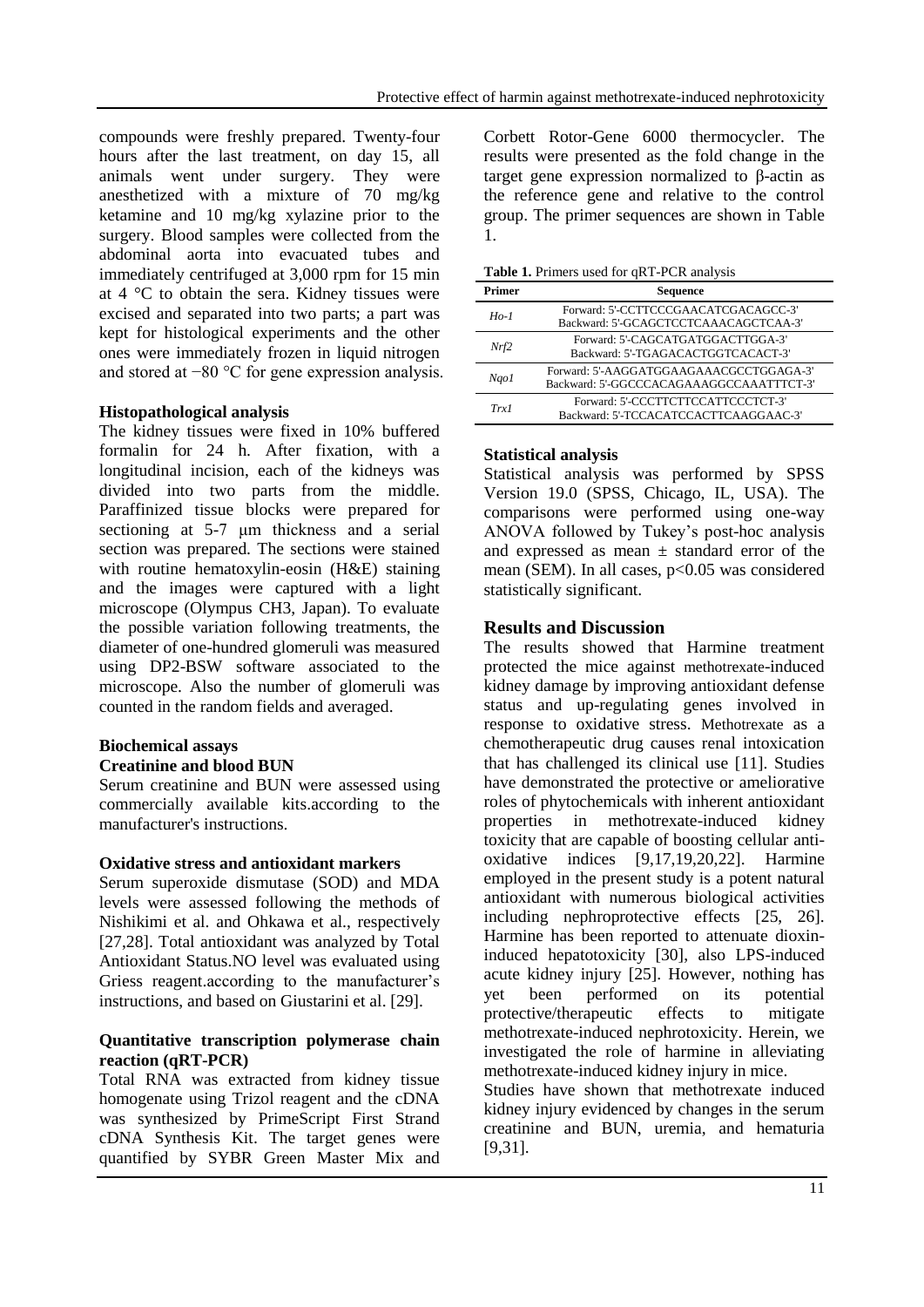

**Figure 1.** Effects of harmine (5, 10, 20 mg/kg) and methotrexate (20 mg/kg) on the parameters related to the function of kidney. Data are expressed as mean  $\pm$  SEM; n = 7; \*p<0.05; \*\*p<0.01; \*\*\*p<0.001 compared to methotrexate group. BUN: blood urea nitrogen; MTX 20: methotrexate (20 mg/kg); harmine 5, 10, 20: harmine at doses of 5, 10, 20 mg/kg, respectively.

We demonstrated that methotrexate induced a significant increase  $(p<0.001)$  in serum creatinine (Figure 1A) and BUN (Figure 1B) levels compared to the control group.

The mice that received 10 or 20 mg/kg harmine showed significantly decreased levels of creatinine and BUN when compared with methotrexate-untreated group  $(p<0.05$  for 10 mg/kg and  $p<0.01$  for 20 mg/kg). The ameliorative effect of harmine on methotrexateinduced nephrotoxicity was further confirmed by the histological evaluation. Assessing the control group revealed the normal structure of the glomeruli and renal tubules (Figure 2A). However, the administration of methotrexate caused tubular cell detachment, dilation of renal tubules, vascular congestion, glomerular fibrosis, and intra-cellular vacuolization (Figure 2B). The harmine-treated mice (at a dose of 20 mg/kg) were in a similar situation to the control group (Figure 2C). Harmine (20 mg/kg) protected kidney tissue against mentioned damages induced by methotrexate, as depicted in Figure 2D. The histological indices are shown in Table 2. We also evaluated the glomeruli by quantifying the number and diameter of these damages. methotrexate administration also caused a significant reduction in the number of glomeruli (p<0.001), and the diameter of glomerulus  $(p<0.01)$ . The results showed that harmine treatment improved the number and the diameter of glomeruli in methotrexate-treated mice (Figures 2E, F).

Based on the existing documentation, the most

common mechanism involved in the pathogenesis of methotrexate nephrotoxicity is oxidative stress which is accompanied by inflammation [8,9,13,22]. Excess ROS production, diminished cellular antioxidants, and lipid peroxidation are hallmarks of methotrexateinduced injury in liver, brain, and kidney [8,9]. This ROS production triggered by methotrexate could be explained by increased infiltration and activation of neutrophils [32], mitochondrial dysfunction [33], and upregulation of NADPH oxidase [34]. In addition, ROS can induce the release of pro-inflammatory cytokines by activating the nuclear factor-kappaB (NF-κB), tumor necrosis factor alpha (TNFα), interleukins (IL)-1 $\beta$ , and -10 [21,35]. These modulatory factors display important roles in methotrexate nephrotoxicity [21]. Suppressing ROS generation and enhancement of cellular antioxidant defenses can mitigate methotrexate-induced kidney injury [19,21], and harmine was considered as an antioxidant agent in this study. Total antioxidant capacity (TAC), also, MDA and SOD levels were assessed to evaluate the oxidative stress induced by methotrexate and the protective effect of harmine (Figure 3). The value of TAC was markedly decreased in the mice that received methotrexate compared to the control group  $(p<0.001)$ . The groups that received 5, 10, or 20 mg/kg harmine showed significant improvement in TAC levels (Figure 3A). In methotrexate group, the oxidative stress marker, MDA, significantly increased compared to the control (p<0.001); whereas treatment with either 10, or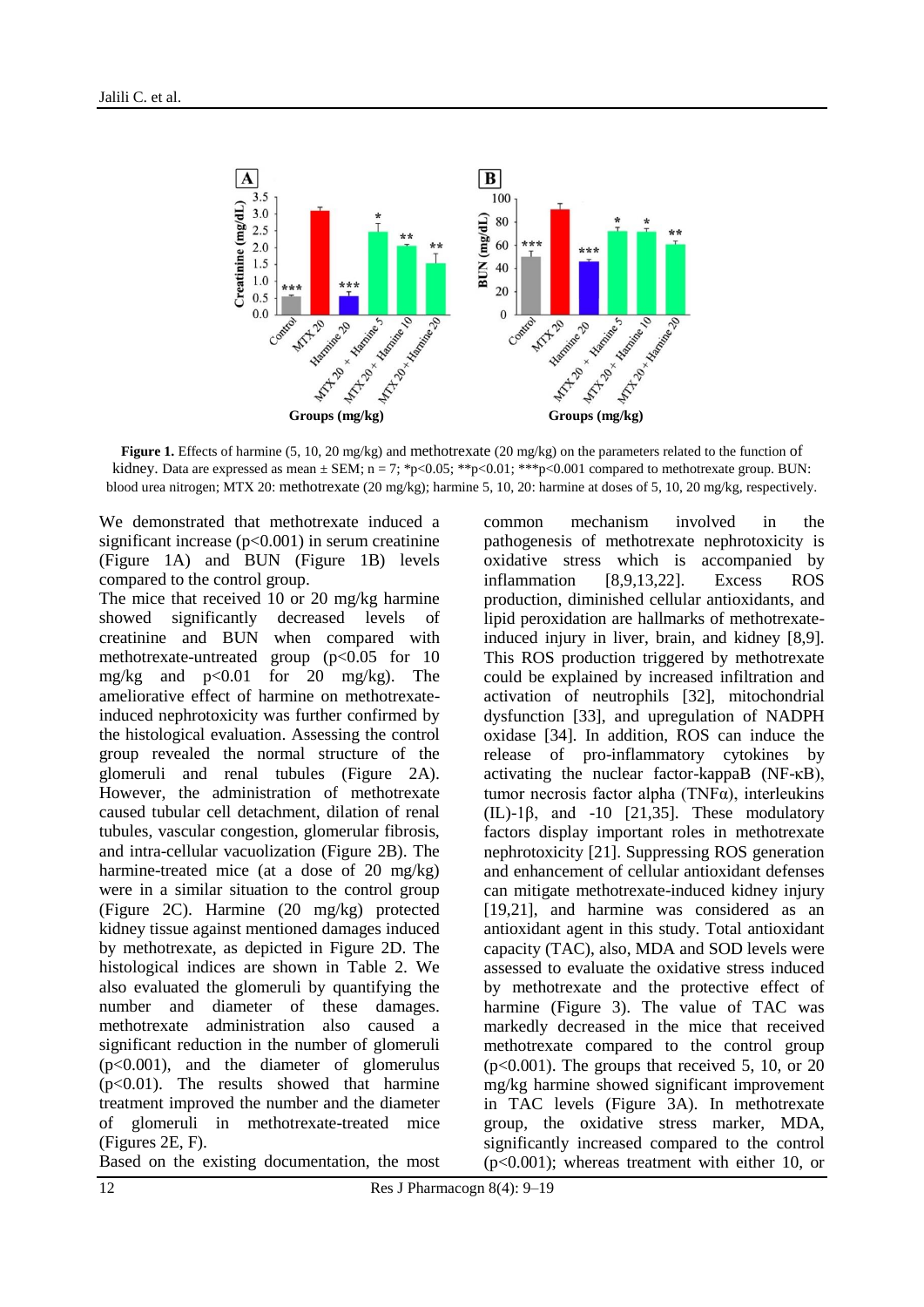20 mg/kg of harmine could significantly protect the kidney against lipid peroxidation ( $p<0.05$ ; Figure 3B). In a study conducted by Salahshoor et al., harmine administration mitigated MDA, BUN, creatinine, and NO levels towards the normal control group in nicotine-induced kidney dysfunction [24]. Following 14 days of methotrexate administration, the level of SOD antioxidant marker significantly decreased compared to the control group  $(p<0.001)$ . In Methotrexate plus 20 mg/kg harmine group, harmine treatment reversed SOD significantly compared to the control group  $(p<0.01$ ; Figure 3C). In agreement with this finding, a study done by Hassanein et al. reported that methotrexate resulted in an increase in the MDA contents in the rat model of lung injury [22]. Also, Niu et al. reported that Methotrexate resulted in a decrease in GSH content and enzymatic activity of SOD in hepatic, renal, and cardiac injuries. However, pre-treatment with 25 or 50 mg/kg harmine markedly alleviated kidney injury by reducing the formation of MDA and MPO while increasing SOD and GSH in acute kidney injury induced by LPS in mice [25].



**Figure 2.** Effects of harmine (5, 10, 20 mg/kg) and methotrexate (20 mg/kg) on the histopathological changes in the kidney of mice. A-D: H&E staining of the kidneys; A: control group; B: methotrexate-treated group (yellow, green, black and blue arrow showing proteanous cast, tubular cell detachments, intra-cellular vacuolization, and glomerular fibrosis, respectively. Yellow triangle demonstrates the dilation of renal tubules), C: harmine (20 mg/kg) treated group, D: methotrexate (20 mg/kg) + harmine (20 mg/kg) group, E: quantification the number of glomeruli; F:) diameter (µm) of glomeruli; \*p<0.05; \*\*p<0.01; \*\*\*p<0.001 compared to Methotrexate group. MTX 20: methotrexate (20 mg/kg); harmine 5, 10, 20: harmine at doses of 5, 10, 20 mg/kg, respectively.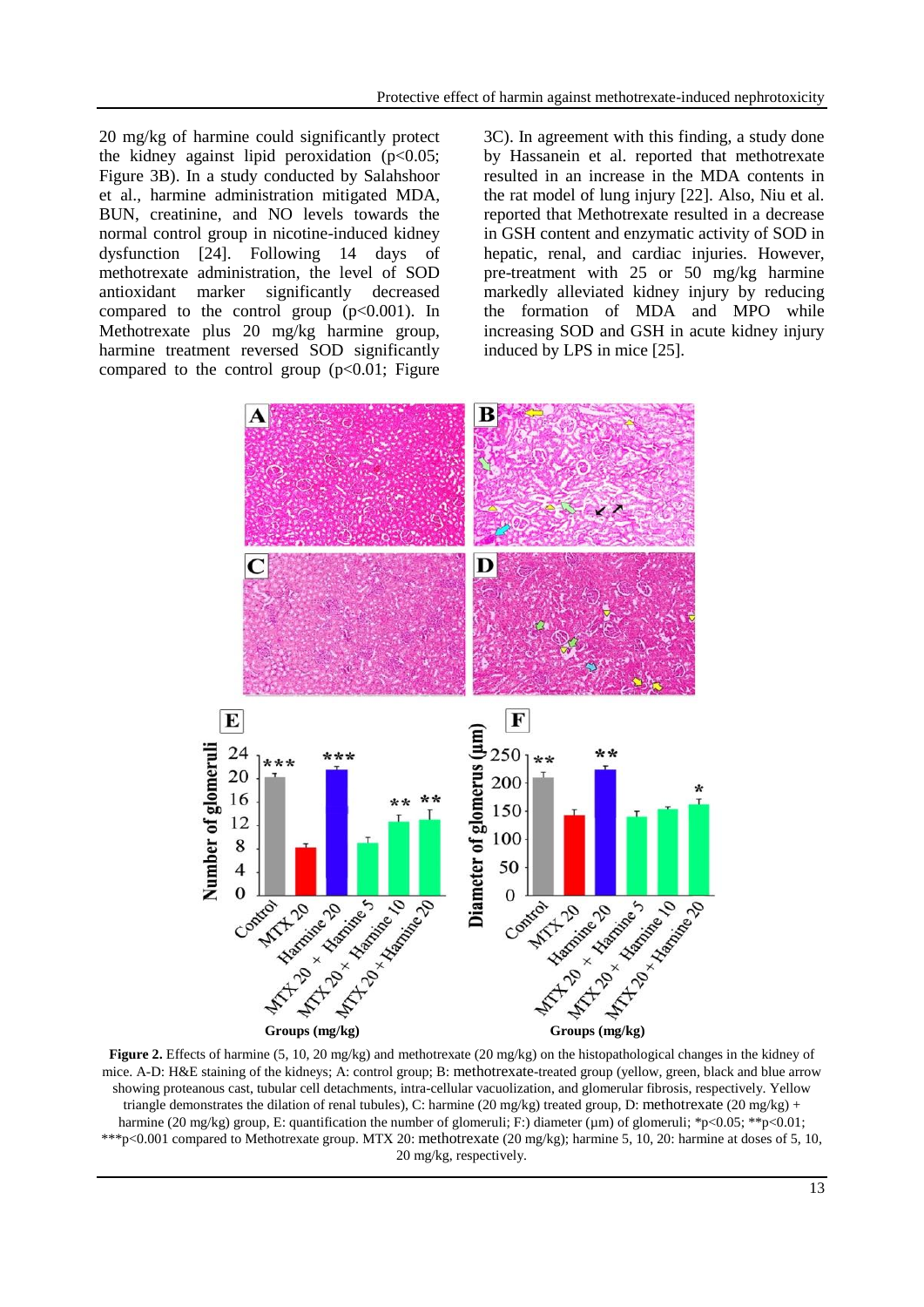Mice that received Methotrexate showed a significant increase in NO levels  $(p<0.001)$ , whereas NO level lowered by harmine doses but was significant at 20 mg/kg (p<0.001; Figure 3D). NO has a role in acute renal failure because of the fact that the free radical nature of NO might participate in the tubular damage [34]. NO increases renal injury through its reaction with superoxide radical and generation of a cytotoxic peroxynitrite [35], which can damage the tubular cells causing renal failure. The decrease in NO level may be due to a reduction in inducible nitric oxide synthase (iNOS) level [36]. ROS-mediated activation of NF-κB and subsequent upregulation of iNOS are the main mechanisms behind increased NO levels [8].

Harmine, when co-administrated with methotrexate, showed a declined level of NO compared to the methotrexate-induced injury group. In a study by Morsy et al., curcumin as a natural potent antioxidant significantly suppressed both lipid peroxidation and the elevation of NO levels in comparison with methotrexate-intoxicated group. Moreover, curcumin treatment significantly increased renal glutathione peroxidase and SOD activities compared to methotrexate-treated group [18]. For further clarification of the mechanisms underlying ameliorative effects of harmine on

methotrexate nephrotoxicity, mRNA expression of heme oxygenase-1 (Ho-1), nuclear factor erythroid 2-related factor 2 (Nrf2), quinone oxidoreductase (Nqo1), and Trx1 was determined in renal tissue by qRT-PCR. As presented in Figure 4, the administration of methotrexate at 20 mg/kg resulted in a significant down-regulation of Ho-1, Nrf2, Nqo1, and Trx1 genes in the kidney of the mice  $(p<0.001)$ . The immune system is able to alter the levels of cellular protective enzymes in response to specific stimuli as a defense mechanism. Nrf2is an important factor that adjusts the production of proteins related to protection in response to harmful external stresses [37]. In studies, a vital physiological role for Nrf2 is considered in the protection of the kidney against a number of problems [28,38]. The cytoprotective effects of Nrf2 activation involve the elimination of toxins and ROS which have considerable importance in renal toxicity [28]. It is believed that Nrf2 enhancers and/or activators can be promising innovative classes of candidate therapeutic agents for treatment of renal problems. The results of a large multi-center trial revealed that patients with type II diabetes and chronic kidney disease recovered with a potent Nrf2 activator, bardoxolone methyl [39]. We found that methotrexate significantly reduced kidney Nrf2 in methotrexate-intoxicated mice (p<0.001), while treatment with 20 mg/kg harmine caused a significant increase in its expression  $(p<0.001)$ . It has been established that the expression of thioredoxin reductase 1 (TXNRD1), NAD(P)H: (Nqo1, and Ho-1 are regulated through Nrf2 binding. This activates a cascade of events which, finally, affect the oxidative status of the cells and provide robust protection against oxidative challenge [40]. In a study conducted by Mahmoud et al., it was revealed that the diminished Nrf2 expression and translocation, as a consequence of methotrexate-induced excessive generation of ROS, were associated with downregulation of HO-1 andNqo1, genes directly regulated through Nrf2. They also showed that ferulic acid as an antioxidant activated the Nrf2/HO-1 pathway in the kidney of rats which was positively correlated with enhanced antioxidant defenses [9].

|                                                                     | <b>Tubular</b><br>dilatation | Intra-<br>cellular<br>vacuolization | Vascular<br>congestion | <b>Tubular</b><br>cell<br>detachment | <b>Glomerular</b><br>fibrosis |
|---------------------------------------------------------------------|------------------------------|-------------------------------------|------------------------|--------------------------------------|-------------------------------|
| Control                                                             |                              |                                     |                        |                                      | $\theta$                      |
| Methotrexate $(20 \text{ mg/kg})$                                   |                              |                                     | 4                      |                                      |                               |
| Harmine $(20 \text{ mg/kg})$                                        |                              |                                     |                        |                                      | $\Omega$                      |
| Methotrexate $(20 \text{ mg/kg}) + \text{harmine}$ (5)<br>$mg/kg$ ) |                              |                                     | 4                      |                                      |                               |
| Methotrexate $(20 \text{ mg/kg}) + \text{harmine} (10$<br>$mg/kg$ ) |                              |                                     | $\mathfrak{D}$         |                                      |                               |
| Methotrexate $(20 \text{ mg/kg}) + \text{harmine} (20$<br>$mg/kg$ ) |                              |                                     | ↑                      |                                      |                               |
|                                                                     |                              |                                     |                        |                                      |                               |

**Table 2**. The grading of histopatological changes in kidney after administration of methotrexate and harmine in mice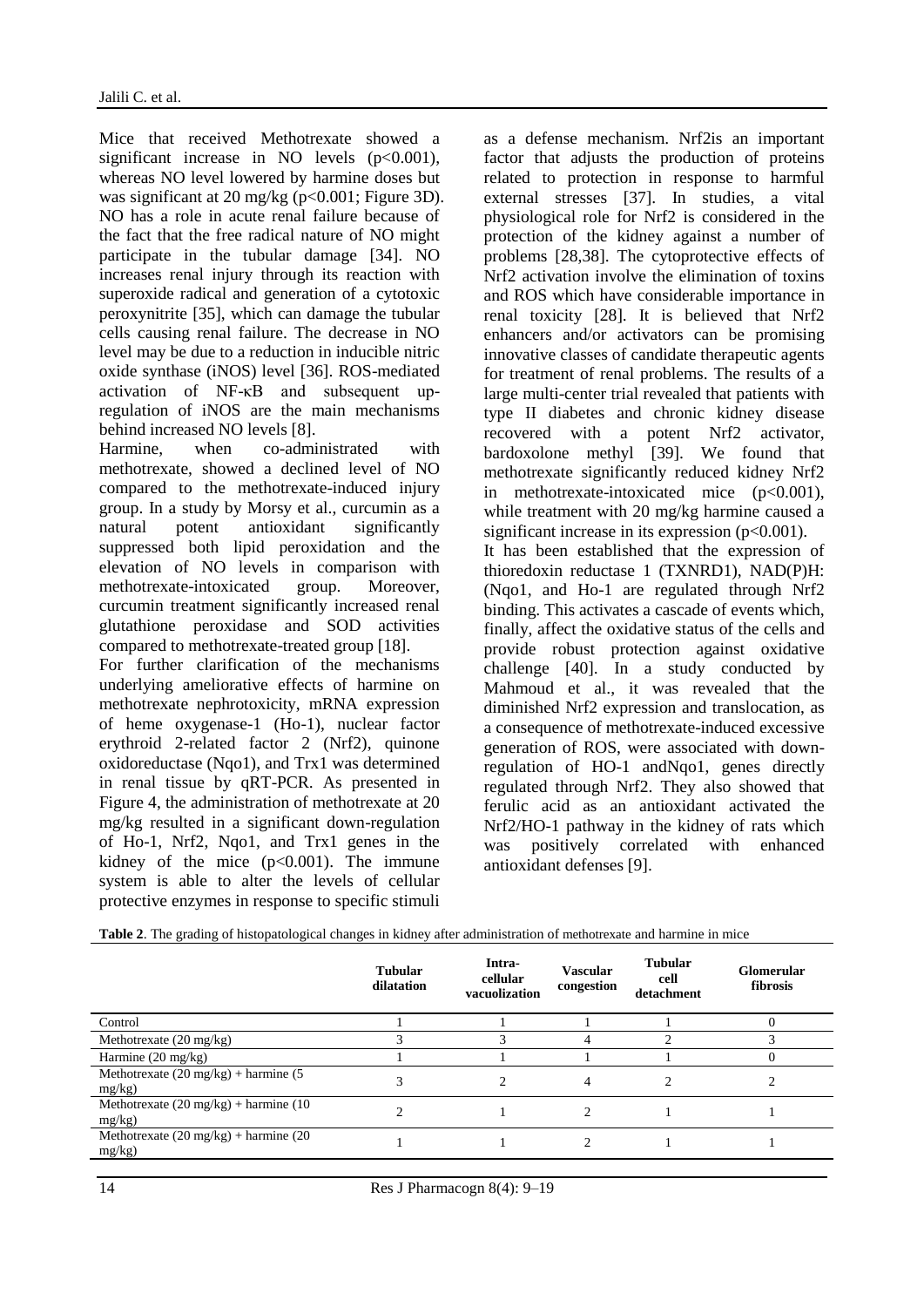

**Figure 3.** Effects of harmine (5, 10, 20 mg/kg) and methotrexate (20 mg/kg) on the oxidative stress related parameters of mice kidney. Data are expressed as mean  $\pm$  SEM; n = 7; \*p<0.05; \*\*p<0.01, \*\*\*p<0.001 compared to methotrexate group. TAC: total antioxidant capacity; MDA: malondialdehyde; SOD: superoxide dismutase; MTX 20: methotrexate (20 mg/kg); harmine 5, 10, 20: harmine at doses of 5, 10, 20, mg/kg respectively.

HO-1 is induced in a variety of kidney disease models and plays an important protective role in regulating oxidative stress [40,41]. Our results showed a decrease in mRNA abundance of HO-1 in the mouse kidney as a result of methotrexate administration. Nonetheless, treatment of mice with 20 mg/kg of harmine significantly increased mRNA abundance of Ho-1 ( $p<0.001$ ). Coadministration of harmine with methotrexate produced a significant amelioration of Ho-1 expression level compared to methotrexate group (p<0.01). Nqo1cellular level is increased quickly under a variety of stress responses including oxidative stress. The expression of Nqo1 gene in human and mouse are primarily regulated via ARE sequences in the promoter region, which controls redox homeostasis and facilitates adaptation of most cells to oxidative stress [42]. Induction of Nqo1to high levels in cells can be mediated by Nrf2 [43]. The results revealed significant improvement in Nqo1 expression in harmine group (p<0.001); also, decreased effect of methotrexate on Nqo1 was mitigated by harmine co-administration  $(p<0.05)$ .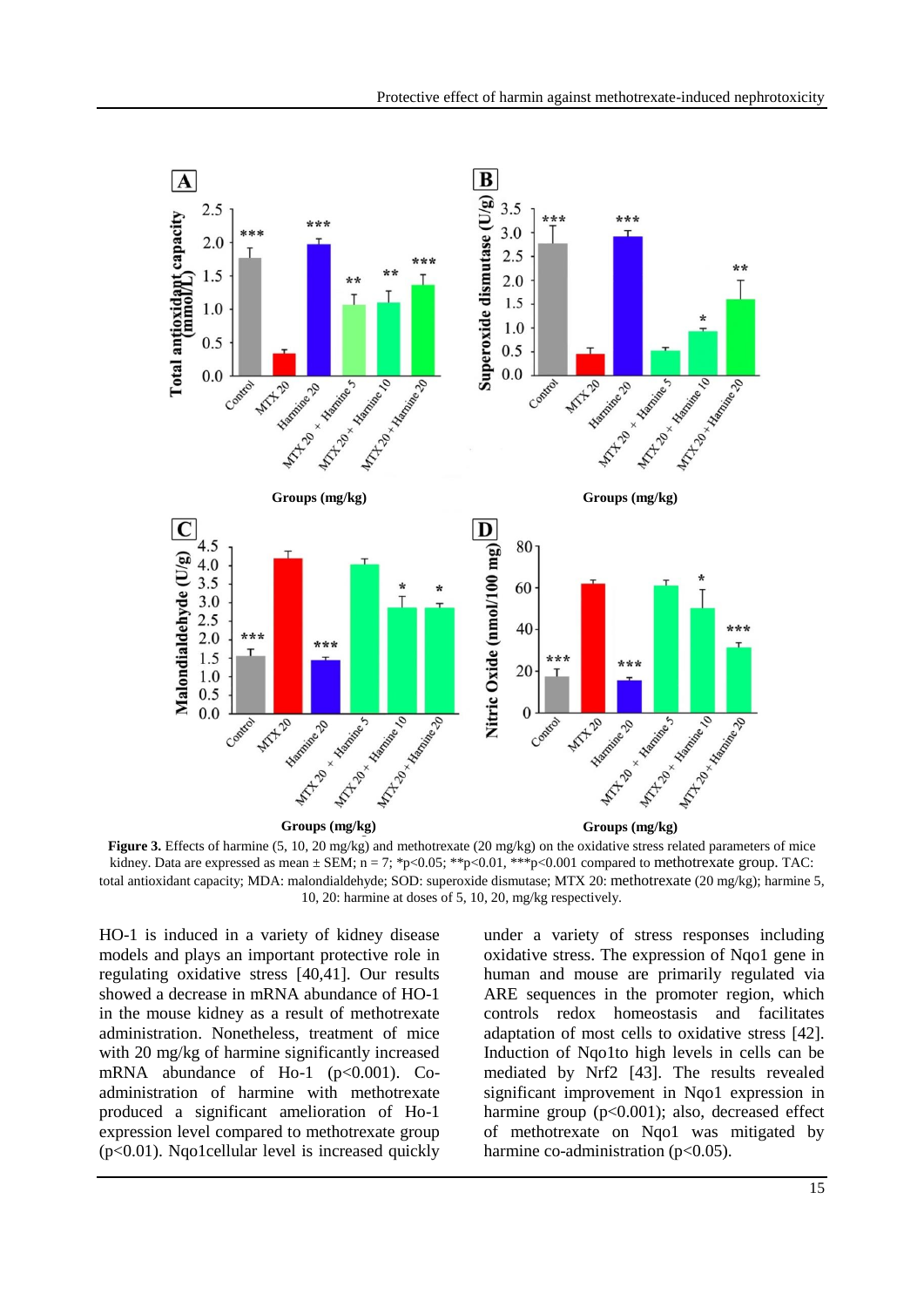

**Figure 4.** Effects of harmine (5, 10, 20 mg/kg) and methotrexate (20 mg/kg) on the expression of genes involved in oxidative stress in the mice kidney. Data are expressed as mean  $\pm$  SEM; n = 7; \*p<0.05; \*\*p<0.01, \*\*\*p<0.001 compared to methotrexate group. Ho-1: heme oxygenase-1; NRF2: nuclear factor erythroid 2-related factor 2; Nqo1: NAD(P)H quinone dehydrogenase 1; TRX1: Thioredoxin 1

Thioredoxin (Trx)1 is an abundant antioxidant protein expressed in almost all eukaryotic cells and plays a vital role in redox signaling and serves as a ROS scavenger [44]. It has been reported that Trx is secreted from renal tubular cells into urine due to oxidative stress caused by ischemia injury [45]. In explaining the relationship between Nrf2 and Trx, it can be assumed that an enhanced antioxidant response mediated via Nrf2 activation scavenges ROS and maintains thioredoxin interacting protein (TXNIP)/thioredoxin, resulting in suppression of ROS-priming NF-κB signaling [46]. Herein, an increase in Trx1 in the kidney of mice co-treated with methotrexate and harmine was accompanied by suppressed ROS production via harmine effect. Decreased expression of Trx1 in the kidney of mice that received methotrexate  $(p<0.001)$  was moderated by harmine administration in cotreatment group  $(p<0.05)$ . In addition, harmineonly injection caused a significant increase in Trx1 mRNA expression in the kidney tissue (p<0.001). The recovery effect of neutral and chemical compounds on tissue injury models has been shown mainly by antioxidant activity [47- 51]. Another possible protection of harmine should be modulation of blood pressure [52].

Although harmine has a modulatory effect on blood pressure, we found no evidence that shows the impact of this property of Harmine for improvement in the kidney injury models. Therefore, it is recommended to check blood pressure in these models as well.

### **Conclusion**

Methotrexate stimulated oxidative stress in the kidney of mice and harmine as a natural antioxidant markedly prevented methotrexateinduced overproduction of ROS, and enhanced antioxidant defenses in kidney injury. Therefore, harmine may represent a promising protective agent against methotrexate-induced nephrotoxicity.

#### **Acknowledgments**

This study was funded by Kermanshah University of Medical Sciences (Grant number 981023).

#### **Author contributions**

Cyrus Jalili was involved in conceptualization, data curation, and validation and funding acquisition; Sara Darakhshan performed the analysis and prepared the original draft of the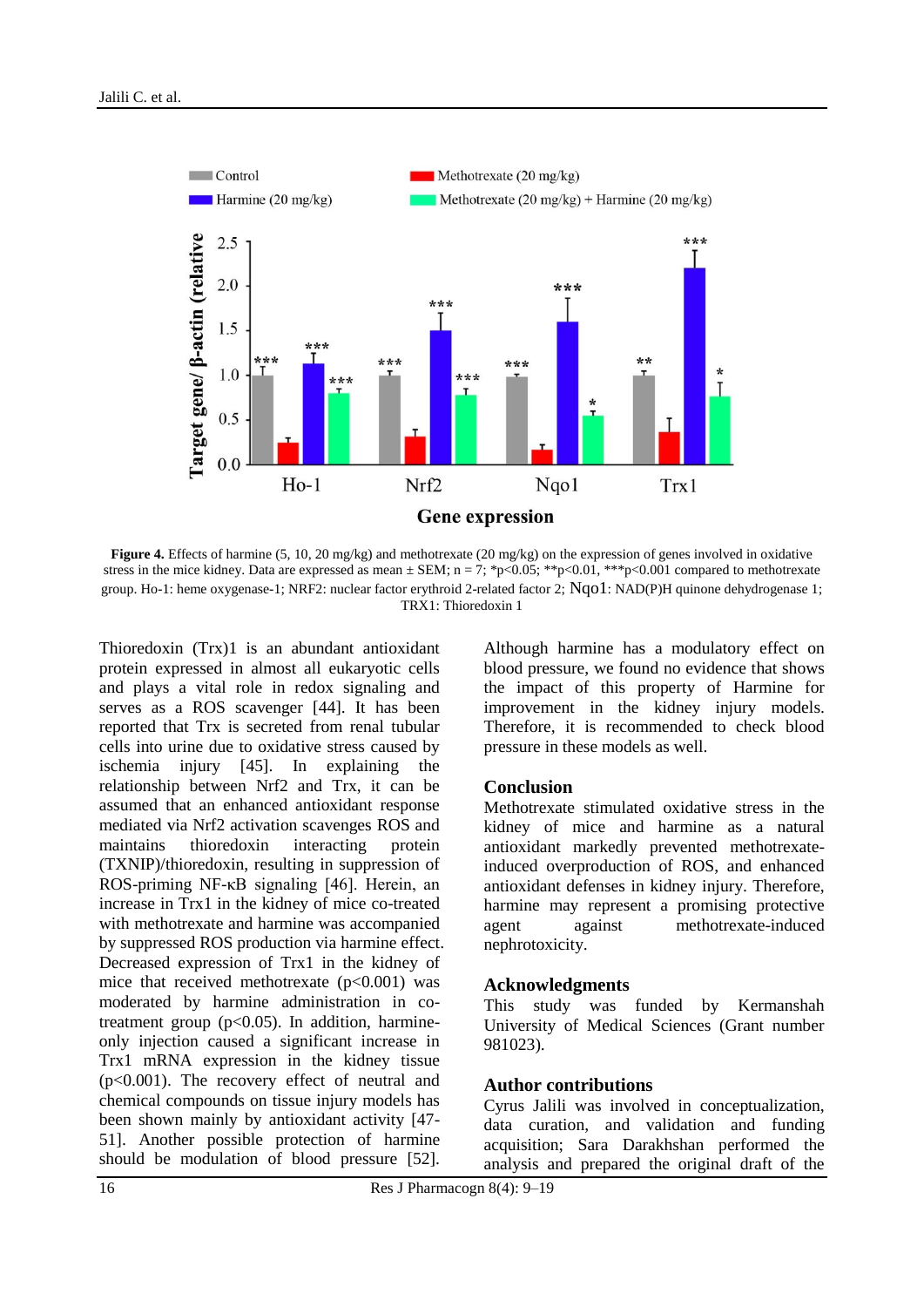manuscript, Nasim Akhshi contributed to investigations, writing and editing of the manuscript; Amir Abdolmaleki contributed to final editing and responding to reviewers. Abdolnasir Abdi performed the experiments; Ali Ghanbari contributed in project administration, supervision, writing and editing of the manuscript, validation and funding acquisition. All authors read, critically reviewed, and approved the final manuscript.

## **Declaration of interest**

The authors declare that there is no conflict of interest. The authors alone are responsible for the accuracy and integrity of the paper content.

## **References**

- [1] Awdishu L, Mehta RL. The 6R's of drug induced nephrotoxicity. *BMC Nephrol*. 2017; 18(1): 1–2.
- [2] Jalili C, Ghanbari A, Roshankhah S, Salahshoor MR. Toxic effects of methotrexate on rat kidney recovered by crocin as a consequence of antioxidant activity and lipid peroxidation prevention. *Iran Biomed J*. 2020; 24(1): 39–46.
- [3] Campbell GA, Hu D, Okusa MD. Acute kidney injury in the cancer patient. *Adv Chronic Kidney Dis*. 2014; 21(1): 64–71.
- [4] Sakthiswary R, Suresh E. Methotrexate in systemic lupus erythematosus: a systematic review of its efficacy. *Lupus*. 2014; 23(3): 225–235.
- [5] Malaviya AN. Landmark papers on the discovery of methotrexate for the treatment of rheumatoid arthritis and other systemic inflammatory rheumatic diseases: a fascinating story. *Int J Rheum Dis*. 2016; 19(9): 844–851.
- [6] Li Z, Chen L, He C, Han Y, Han M, Zhang Y, [Qi](https://www.ncbi.nlm.nih.gov/pubmed/?term=Qi%20L%5BAuthor%5D&cauthor=true&cauthor_uid=32509167) L, [Xing](https://www.ncbi.nlm.nih.gov/pubmed/?term=Xing%20X%5BAuthor%5D&cauthor=true&cauthor_uid=32509167) X, [Huang](https://www.ncbi.nlm.nih.gov/pubmed/?term=Huang%20W%5BAuthor%5D&cauthor=true&cauthor_uid=32509167) W, [Gao](https://www.ncbi.nlm.nih.gov/pubmed/?term=Gao%20Z%5BAuthor%5D&cauthor=true&cauthor_uid=32509167) Z, [Xing](https://www.ncbi.nlm.nih.gov/pubmed/?term=Xing%20J%5BAuthor%5D&cauthor=true&cauthor_uid=32509167) J. Improving anti-tumor outcomes for colorectal cancer therapy through in situ thermosensitive gel loading harmine. *Am J Transl Res*. 2020; 12(5): 1658–1671.
- [7] Widemann BC, Adamson PC. Understanding and managing methotrexate nephrotoxicity. *Oncologist*. 2006; 11(6): 694–703.
- [8] Abd El-Twab SM, Hozayen WG, Hussein OE, Mahmoud AM. 18 β-Glycyrrhetinic acid protects against methotrexate-induced kidney injury by up-regulating the Nrf2/ARE/HO-1 pathway and endogenous antioxidants. *Ren*

*Fail*. 2016; 38(9): 1516–1527.

- [9] Mahmoud AM, Hussein OE, Abd El-Twab SM, Hozayen WG. Ferulic acid protects against methotrexate nephrotoxicity via activation of Nrf2/ARE/HO-1 signaling and PPARγ, and suppression of NF-κB/NLRP3 inflammasome axis. *Food Func*. 2019; 10(8): 4593–4607.
- [10] Henderson ES, Adamson RH, Oliverio VT. The metabolic fate of tritiated methotrexate: II absorption and excretion in man. *Cancer Res*. 1965; 25(7): 1018–1024.
- [11] Perazella MA, Moeckel GW. Nephrotoxicity from chemotherapeutic agents: clinical manifestations, pathobiology, and prevention/therapy. *Semin Nephrol*. 2010; 30(6): 570–581.
- [12] Perazella MA. Crystal-induced acute renal failure. *Am J Med*. 1999; 106(4): 459–465.
- [13] Abraham P, Kolli VK, Rabi S. Melatonin attenuates methotrexate‐induced oxidative stress and renal damage in rats. *Cell Biochem Funct*. 2010; 28(5): 426–433.
- [14] Chainy GB, Sahoo DK. Hormones and oxidative stress: an overview. *Free Radic Res*. 2020; 54(1): 1–26.
- [15] Öktem F, Yilmaz HR, Ozguner F, Olgar S, Ayata A, Uzar E, [Uz](https://pubmed.ncbi.nlm.nih.gov/?term=Uz+E&cauthor_id=16924955) E. Methotrexateinduced renal oxidative stress in rats: the role of a novel antioxidant caffeic acid phenethyl ester. *Toxicol Ind Health*. 2006; 22(6): 241– 247.
- [16] Abdel-Raheem IT, Khedr NF. Renoprotective effects of montelukast, a cysteinyl leukotriene receptor antagonist, against methotrexate-induced kidney damage in rats. *Naunyn Schmiedebergs Arch Pharmacol*. 2014; 387(4): 341–353.
- [17] Dabak DO, Kocaman N. Effects of silymarin on methotrexate-induced nephrotoxicity in rats. *Ren Fail*. 2015; 37(4): 734–739.
- [18] Morsy MA, Ibrahim SA, Amin EF, Kamel MY, Rifaai RA, Hassan MK. Curcumin ameliorates methotrexate-induced nephrotoxicity in rats. *Adv Pharmacol Sci*. 2013; Article ID 387071.
- [19] Olayinka E, Ore A, Adeyemo O, Ola O. Ameliorative effect of gallic acid on methotrexate-induced hepatotoxicity and nephrotoxicity in rat. *J Xenobiot*. 2016; 6(1): 14–18.
- [20] Cascella M, Palma G, Barbieri A, Bimonte S,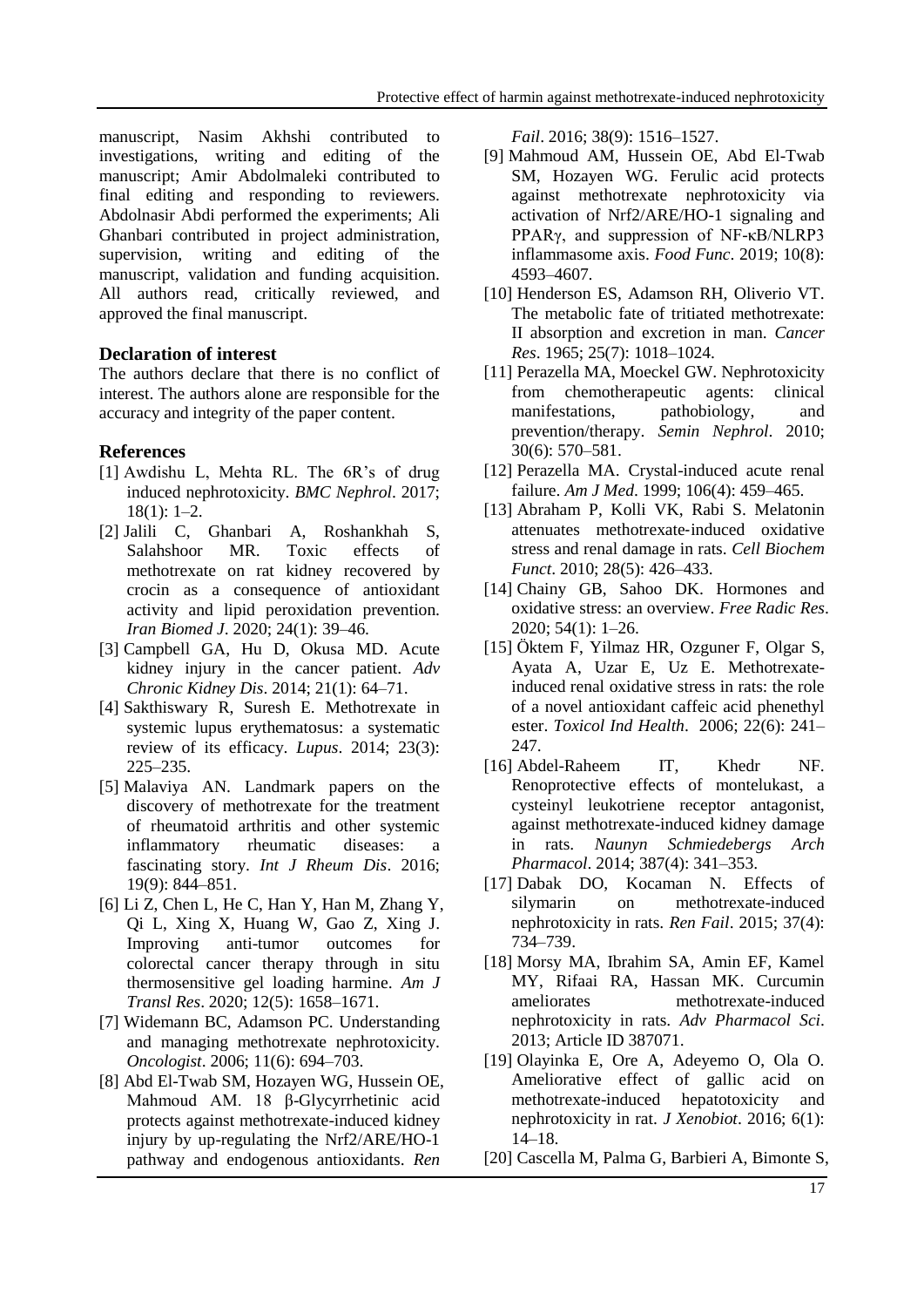Amruthraj NJ, Muzio MR, [Vecchio](https://pubmed.ncbi.nlm.nih.gov/?term=Del+Vecchio+V&cauthor_id=28629150) VD, [Rea](https://pubmed.ncbi.nlm.nih.gov/?term=Rea+D&cauthor_id=28629150) D, [Falco](https://pubmed.ncbi.nlm.nih.gov/?term=Falco+M&cauthor_id=28629150) M, [Luciano](https://pubmed.ncbi.nlm.nih.gov/?term=Luciano+A&cauthor_id=28629150) A, [Arra](https://pubmed.ncbi.nlm.nih.gov/?term=Arra+C&cauthor_id=28629150) C, [Cuomo](https://pubmed.ncbi.nlm.nih.gov/?term=Cuomo+A&cauthor_id=28629150) A. Role of *Nigella sativa* and its constituent thymoquinone on chemotherapy-induced nephrotoxicity: evidences from experimental animal studies. *Nutrients*. 2017; 9(6): 1–14.

- [21] Shalaby YM, Menze ET, Azab SS, Awad AS. Involvement of Nrf2/HO-1 antioxidant signaling and NF-κB inflammatory response in the potential protective effects of vincamine against methotrexate-induced nephrotoxicity in rats: cross talk between nephrotoxicity and neurotoxicity. *Arch Toxicol*. 2019; 93(5): 1417–1431.
- [22] Hassanein EH, Shalkami AG, Khalaf MM, Mohamed WR, Hemeida RA. The impact of Keap1/Nrf2, P38MAPK/NF-κB and Bax/Bcl2/caspase-3 signaling pathways in the protective effects of berberine against methotrexate-induced nephrotoxicity. *Biomed Pharmacother*. 2019; 109: 47–56.
- [23] Wu LW, Zhang JK, Rao M, Zhang ZY, Zhu HJ, Zhang C. Harmine suppresses the proliferation of pancreatic cancer cells and sensitizes pancreatic cancer to gemcitabine treatment. *Onco Targets Ther*. 2019; 12: 4585–4593.
- [24] Salahshoor MR, Roshankhah S, Motavalian V, Jalili C. Effect of harmine on nicotineinduced kidney dysfunction in male mice. *Int J Prev Med*. 2019; 10(1): 1–7.
- [25] Niu X, Yao Q, Li W, Zang L, Li W, Zhao J, [Liu](https://pubmed.ncbi.nlm.nih.gov/?term=Liu+F&cauthor_id=30716318) F, [Zhi](https://pubmed.ncbi.nlm.nih.gov/?term=Zhi+W&cauthor_id=30716318) W. Harmine mitigates LPSinduced acute kidney injury through inhibition of the TLR4-NF-κB/NLRP3 inflammasome signalling pathway in mice. *Eur J Pharmacol*. 2019; 849: 160–169.
- [26] Kajbaf F, Oryan S, Ahmadi R, Eidi A. Harmine, a natural β-carboline alkaloid, ameliorates apoptosis by decreasing the expression of caspase-3 in the kidney of diabetic male Wistar rats. *Gene Rep*. 2020; 21(8): 100863-100872.
- [27] Nishikimi M, Rao NA, Yagi K. The occurrence of superoxide anion in the reaction of reduced phenazine methosulfate and molecular oxygen. *Biochem Biophys Res Commun*. 1972; 46(2): 849–854.
- [28] Ohkawa H, Ohishi N, Yagi K. Assay for lipid peroxides in animal tissues by thiobarbituric acid reaction. *Anal Biochem*. 1979; 95(2): 351–358.
- [29] Giustarini D, Rossi R, Milzani A,

Dalle‐Donne I. Nitrite and nitrate measurement by Griess reagent in human plasma: evaluation of interferences and standardization. *Method Enzymol*. 2008; 440: 361–380.

- [30] El Gendy MA, Soshilov AA, Denison MS, El-Kadi AO. Transcriptional and posttranslational inhibition of dioxinmediated induction of CYP1A1 by harmine and harmol. *Toxicol Lett*. 2012; 208(1): 51– 61.
- [31] Mahmoud AM, Germoush MO, Al-Anazi KM, Mahmoud AH, Farah MA, Allam AA. *Commiphora molmol* protects against methotrexate-induced nephrotoxicity by upregulating Nrf2/ARE/HO-1 signaling. *Biomed Pharmacother*. 2018; 106: 499–509.
- [32] Kolli VK, Abraham P, Isaac B, Selvakumar D. Neutrophil infiltration and oxidative stress may play a critical role in methotrexateinduced renal damage. *Chemotherapy*. 2009; 55(2): 83–90.
- [33] Heidari R, Ahmadi A, Mohammadi H, Ommati MM, Azarpira N, Niknahad H. Mitochondrial dysfunction and oxidative stress are involved in the mechanism of methotrexate-induced renal injury and electrolytes imbalance. *Biomed Pharmacother*. 2018; 107(9): 834–840.
- [34] Christo JS, Rodrigues AM, Mouro MG, Cenedeze MA, De Jesus Simões M, Schor N, Higa EMS. Nitric oxide (NO) is associated with gentamicin (GENTA) nephrotoxicity and the renal function recovery after suspension of GENTA treatment in rats. *Nitric Oxide*. 2011; 24(2): 77–83.
- [35] Walker LM, Walker PD, Imam SZ, Ali SF, Mayeux PR. Evidence for peroxynitrite formation in renal ischemia-reperfusion injury: studies with the inducible nitric oxide synthase inhibitorl-N 6-(1-iminoethyl) lysine. *J Pharmacol Exp Ther*. 2000; 295(1): 417– 422.
- [36] Manikandan R, Beulaja M, Thiagarajan R, Priyadarsini A, Saravanan R, Arumugam M. Ameliorative effects of curcumin against renal injuries mediated by inducible nitric oxide synthase and nuclear factor kappa B during gentamicin-induced toxicity in Wistar rats. *Eur J Pharmacol*. 2011; 670(2-3): 578– 585.
- [37] Kobayashi A, Ohta T, Yamamoto M. Unique function of the Nrf2–Keap1 pathway